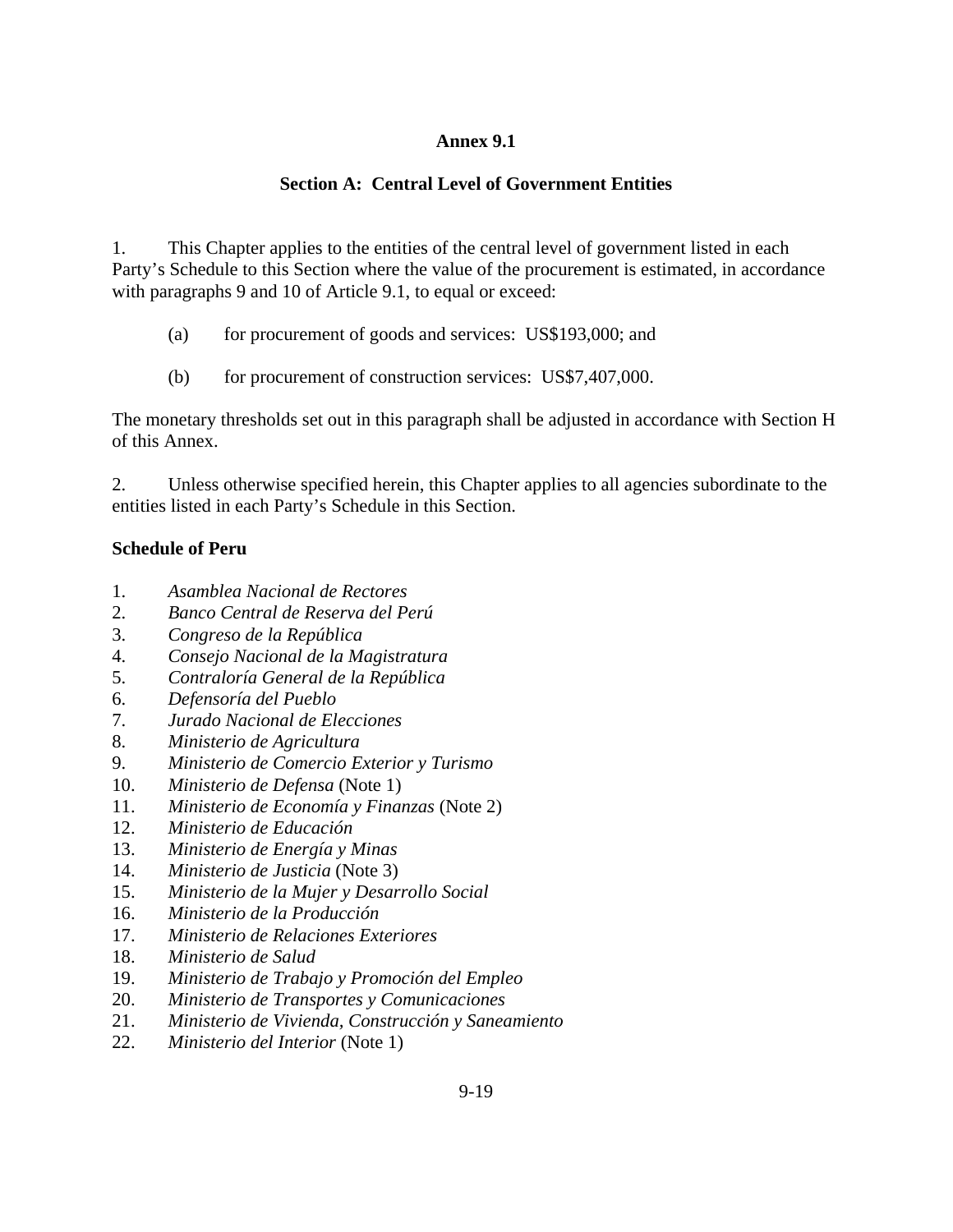- 23. *Ministerio Público*
- 24. *Oficina Nacional de Procesos Electorales*
- 25. *Poder Judicial*
- 26. *Presidencia del Consejo de Ministros*
- 27. *Registro Nacional de Identificación y Estado Civil*
- 28. *Seguro Social de Salud* (ESSALUD) (Note 4)
- 29. *Superintendencia de Banca y Seguros*
- 30. *Tribunal Constitucional*
- 31. *Universidad Nacional del Altiplano*
- 32. *Universidad del Centro del Perú*
- 33. *Universidad Mayor de San Marcos*
- 34. *Universidad Nacional Agraria de la Molina*
- 35. *Universidad Nacional Agraria de la Selva*
- 36. *Universidad Nacional Amazónica de Madre de Dios*
- 37. *Universidad Nacional Daniel Alcides Carrión*
- 38. *Universidad Nacional de Cajamarca*
- 39. *Universidad Nacional de Educación Enrique Guzman Valle*
- 40. *Universidad Nacional de Huancavelica*
- 41. *Universidad Nacional de Ingeniería*
- 42. *Universidad Nacional de la Amazonía Peruana*
- 43. *Universidad Nacional de Piura*
- 44. *Universidad Nacional de San Agustín*
- 45. *Universidad Nacional de Trujillo*
- 46. *Universidad Nacional de Tumbes*
- 47. *Universidad Nacional de Ucayali*
- 48. *Universidad Nacional del Callao*
- 49. *Universidad Nacional del Santa*
- 50. *Universidad Nacional Federico Villareal*
- 51. *Universidad Nacional Hermilio Valdizán*
- 52. *Universidad Nacional Jorge Basadre Grohmann*
- 53. *Universidad Nacional José F. Sanchez Carrión*
- 54. *Universidad Nacional Micaela Bastidas de Apurimac*
- 55. *Universidad Nacional San Antonio de Abad del Cusco*
- 56. *Universidad Nacional San Cristobal de Huamanga*
- 57. *Universidad Nacional San Martín*
- 58. *Universidad Nacional San Luis Gonzaga de Ica*
- 59. *Universidad Nacional Santiago Antunez de Mayolo*
- 60. *Universidad Nacional Toribio Rodriguez de Mendoza*
- 61. *Universidad Pedro Ruiz Gallo*

## **Notes to Schedule of Peru**

1. *Ministerio de Defensa* and *Ministerio del Interior*: This Chapter does not cover the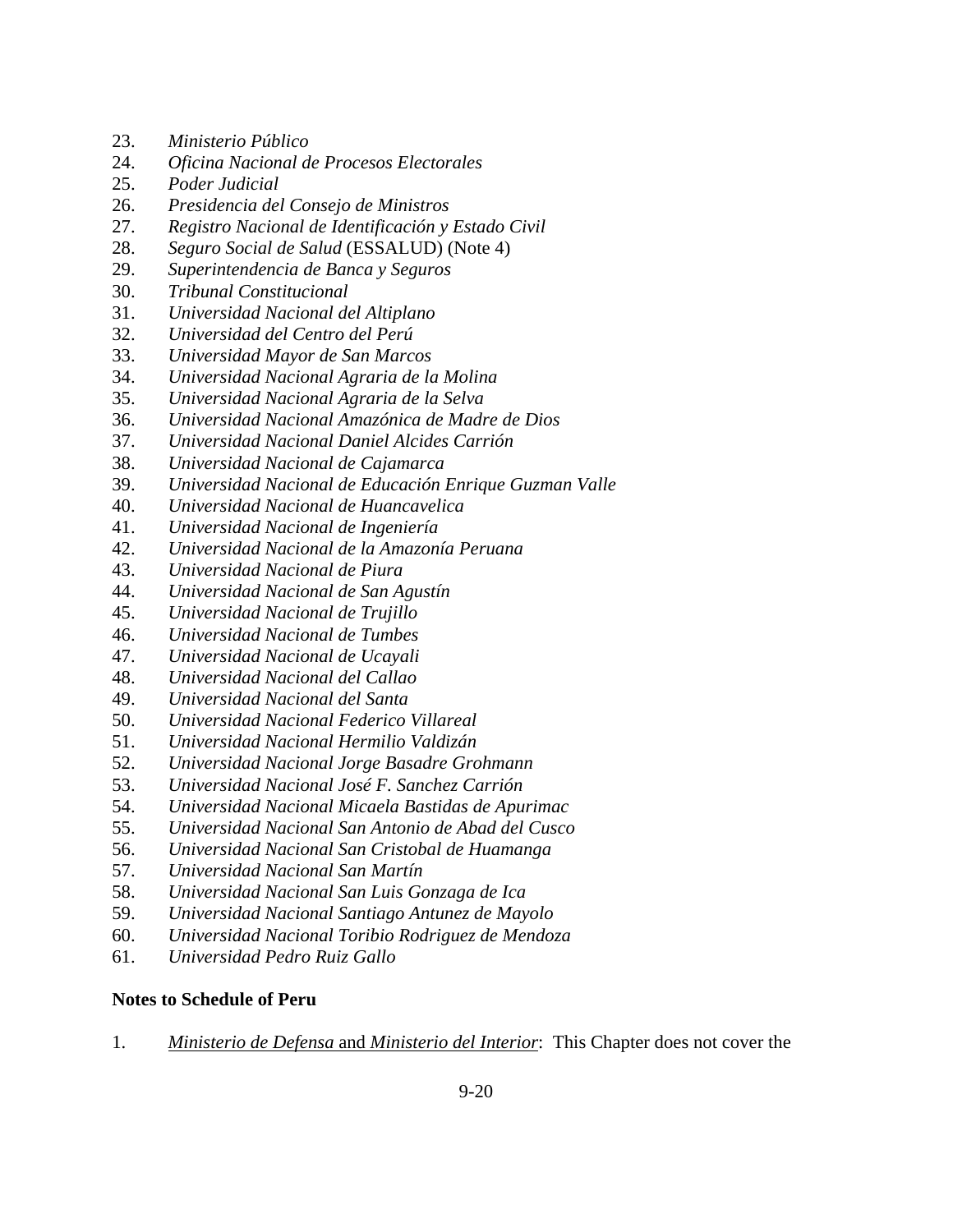procurement of clothing/apparel (HS 6205) and footwear (HS 64011000) by the Army, Navy, Air Force, or National Police of Peru.

2. *Ministerio de Economía y Finanzas*: This Chapter does not cover procurement by the Agency for the Promotion of Private Investment (PROINVERSION) of any technical, legal, financial, economic, or similar consulting service, which is necessary to promote private investment through the granting of concessions or other means such as capital increase, joint ventures, service, leasing and management contracts.

3. *Ministerio de Justicia*: This Chapter does not cover procurement by the *Comisión de Formalización de la Propiedad Informal* (COFOPRI).

4. *Seguro Social de Salud* (ESSALUD): This Chapter does not cover the procurement of sheets (HS 6301) and blankets (HS 6302).

## **Schedule of the United States**

- 1. Advisory Commission on Intergovernmental Relations
- 2. Africa Development Foundation
- 3. Alaska Natural Gas Transportation System
- 4. American Battle Monuments Commission
- 5. Appalachian Regional Commission
- 6. Broadcasting Board of Governors
- 7. Commission of Fine Arts
- 8. Commission on Civil Rights
- 9. Commodity Futures Trading Commission
- 10. Consumer Product Safety Commission
- 11. Corporation for National and Community Service
- 12. Delaware River Basin Commission
- 13. Department of Agriculture (Note 1)
- 14. Department of Commerce (Note 2)
- 15. Department of Defense (Note 3)
- 16. Department of Education
- 17. Department of Energy (Note 4)
- 18. Department of Health and Human Services
- 19. Department of Homeland Security (Note 5)
- 20. Department of Housing and Urban Development
- 21. Department of the Interior, including the Bureau of Reclamation
- 22. Department of Justice
- 23. Department of Labor
- 24. Department of State
- 25. Department of Transportation (Note 6)
- 26. Department of the Treasury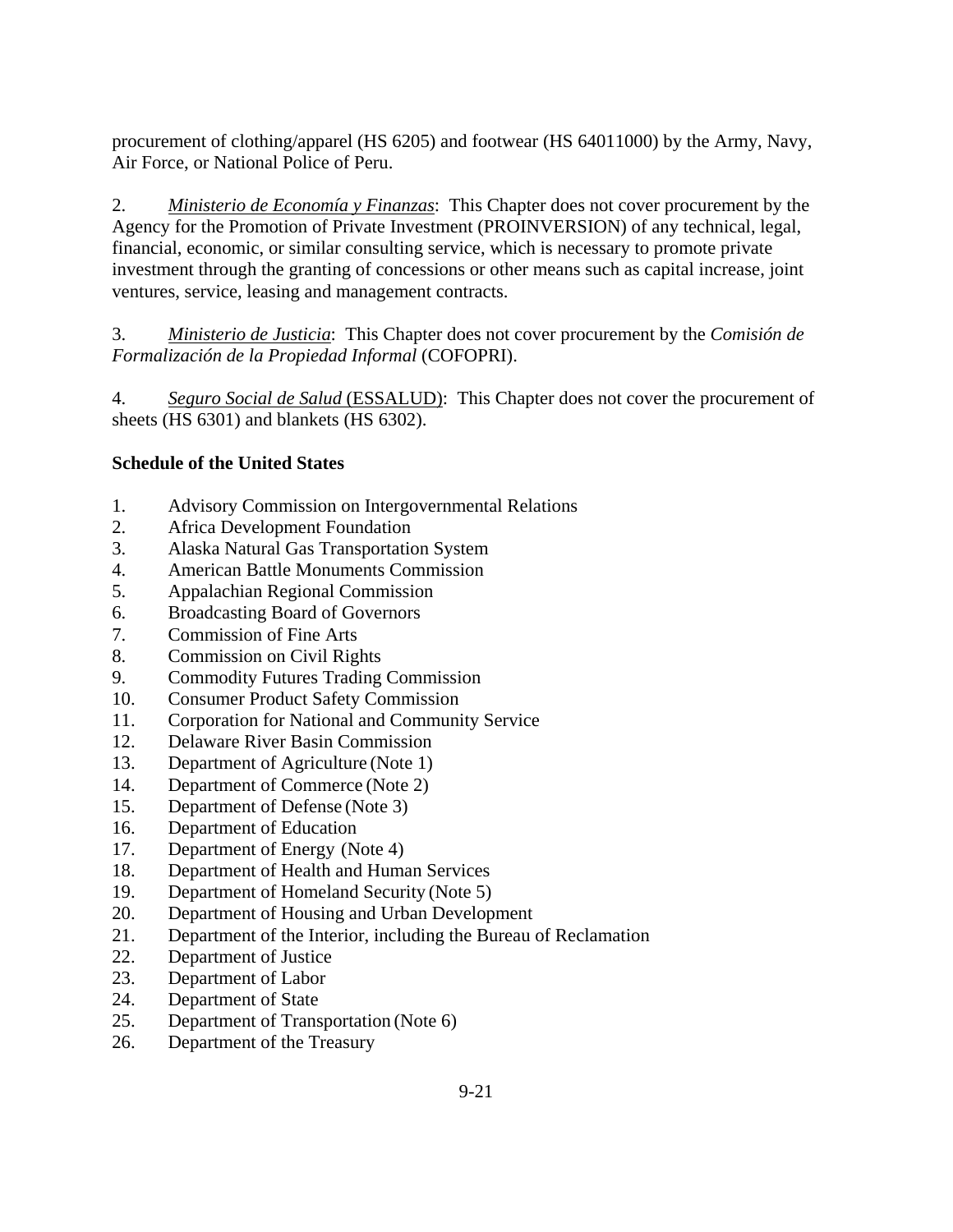- 27. Department of Veterans Affairs
- 28. Environmental Protection Agency
- 29. Equal Employment Opportunity Commission
- 30. Executive Office of the President
- 31. Export-Import Bank of the United States
- 32. Farm Credit Administration
- 33. Federal Communications Commission
- 34. Federal Crop Insurance Corporation
- 35. Federal Deposit Insurance Corporation
- 36. Federal Election Commission
- 37. Federal Home Loan Mortgage Corporation
- 38. Federal Housing Finance Board
- 39. Federal Maritime Commission
- 40. Federal Mediation and Conciliation Service
- 41. Federal Mine Safety and Health Review Commission
- 42. Federal Prison Industries, Inc.
- 43. Federal Reserve System
- 44. Federal Retirement Thrift Investment Board
- 45. Federal Trade Commission
- 46. General Services Administration (Note 7)
- 47. Government National Mortgage Association
- 48. Holocaust Memorial Council
- 49. Inter-American Foundation
- 50. Merit Systems Protection Board
- 51. National Aeronautics and Space Administration (NASA)
- 52. National Archives and Records Administration
- 53. National Capital Planning Commission
- 54. National Commission on Libraries and Information Science
- 55. National Council on Disability
- 56. National Credit Union Administration
- 57. National Foundation on the Arts and the Humanities
- 58. National Labor Relations Board
- 59. National Mediation Board
- 60. National Science Foundation
- 61. National Transportation Safety Board
- 62. Nuclear Regulatory Commission
- 63. Occupational Safety and Health Review Commission
- 64. Office of Government Ethics
- 65. Office of the Nuclear Waste Negotiator
- 66. Office of Personnel Management
- 67. Office of Special Counsel
- 68. Office of Thrift Supervision
- 69. Overseas Private Investment Corporation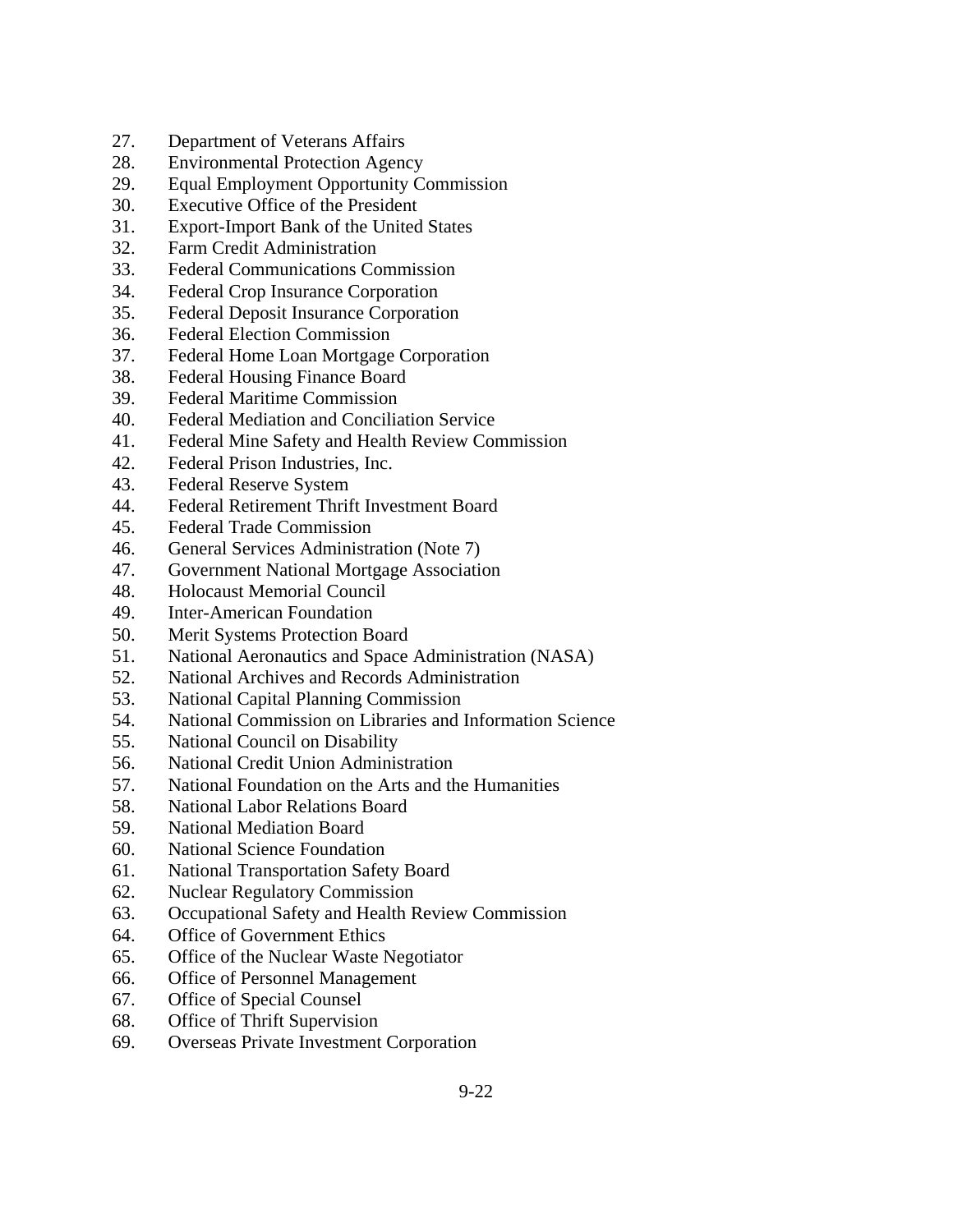- 70. Peace Corps
- 71. Railroad Retirement Board
- 72. Securities and Exchange Commission
- 73. Selective Service System
- 74. Small Business Administration
- 75. Smithsonian Institution
- 76. Susquehanna River Basin Commission
- 77. United States Agency for International Development
- 78. United States International Trade Commission

## **Notes to United States Schedule**

1. Department of Agriculture: This Chapter does not cover the procurement of agricultural goods made in furtherance of agricultural support programs or human feeding programs.

2. Department of Commerce: This Chapter does not cover shipbuilding activities of the U.S. National Oceanic and Atmospheric Administration (NOAA).

- 3. Department of Defense:
	- (a) This Chapter does not cover the procurement of the goods listed below (for complete listing of U.S. Federal Supply Classification, see http://www.fedbizopps.gov/classCodes1.html):

| (i) | <b>FSC</b> 11   | <b>Nuclear Ordnance</b>                                                                                           |
|-----|-----------------|-------------------------------------------------------------------------------------------------------------------|
|     | <b>FSC 18</b>   | <b>Space Vehicles</b>                                                                                             |
|     | <b>FSC 19</b>   | Ships, Small Craft, Pontoons, and Floating Docks (the part                                                        |
|     |                 | of this classification defined as naval vessels or major<br>components of the hull or superstructure thereof)     |
|     | <b>FSC 20</b>   | Ship and Marine Equipment (the part of this classification                                                        |
|     |                 | defined as naval vessels or major components of the hull or<br>superstructure thereof)                            |
|     | <b>FSC 2310</b> | Passenger Motor Vehicles (only buses)                                                                             |
|     | <b>FSC 2350</b> | Combat, Assault & Tactical Vehicles, Tracked                                                                      |
|     | FSC 51          | <b>Hand Tools</b>                                                                                                 |
|     | <b>FSC 52</b>   | <b>Measuring Tools</b>                                                                                            |
|     | <b>FSC 60</b>   | Fiber Optics Materials, Components, Assemblies, and                                                               |
|     |                 | Accessories                                                                                                       |
|     | <b>FSC 8140</b> | Ammunition & Nuclear Ordnance Boxes, Packages &                                                                   |
|     |                 | <b>Special Containers</b>                                                                                         |
|     | <b>FSC 83</b>   | Textiles, Leather, Furs, Apparel, Shoes, Tents, and Flags<br>(all elements other than pins, needles, sewing kits, |
|     |                 | flagstaffs, flagpoles, and flagstaff trucks)                                                                      |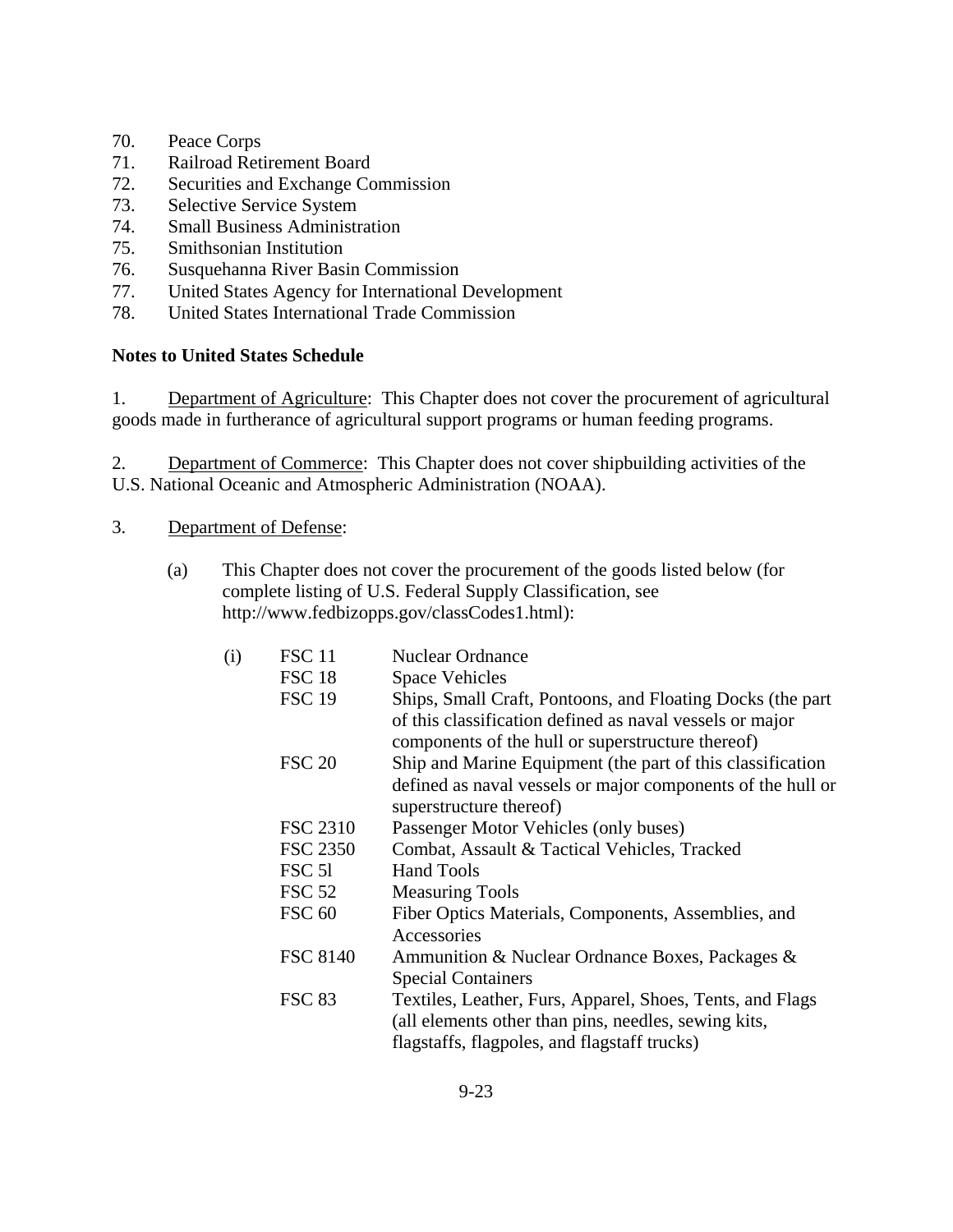- FSC 84 Clothing, Individual Equipment, and Insignia (all elements other than sub-class 8460 - luggage) FSC 89 Subsistence (all elements other than sub-class 8975 tobacco products)
- (ii) "Specialty metals," defined as steels melted in steel manufacturing facilities located in the United States or its possessions, where the maximum alloy content exceeds one or more of the following limits, must be used in products purchased by the Department of Defense: (1) manganese, 1.65 percent; silicon, 0.60 percent; or copper, 0.60 percent; or which contains more than 0.25 percent of any of the following elements: aluminum, chromium, cobalt, columbium, molybdenum, nickel, titanium, tungsten, or vanadium; (2) metal alloys consisting of nickel, iron-nickel and cobalt base alloys containing a total of other alloying metals (except iron) in excess of 10 percent; (3) titanium and titanium alloys; or (4) zirconium base alloys; and
- (b) The goods in the following FSC categories are not generally covered by this Chapter due to application of Article 22.2 (Essential Security):

| <b>FSC 10</b> | Weapons                                                    |
|---------------|------------------------------------------------------------|
| <b>FSC 12</b> | Fire Control Equipment                                     |
| <b>FSC 13</b> | <b>Ammunitions and Explosives</b>                          |
| <b>FSC 14</b> | <b>Guided Missiles</b>                                     |
| <b>FSC 15</b> | Aircraft and Airframe Structural Components                |
| <b>FSC 16</b> | <b>Aircraft Components and Accessories</b>                 |
| <b>FSC 17</b> | Aircraft Launching, Landing, and Ground Handling Equipment |
| <b>FSC 19</b> | Ships, Small Craft, Pontoons, and Floating Docks           |
| <b>FSC 20</b> | Ship and Marine Equipment                                  |
| <b>FSC 28</b> | Engines, Turbines, and Components                          |
| <b>FSC 31</b> | <b>Bearings</b>                                            |
| <b>FSC 58</b> | Communications, Detection, and Coherent Radiation          |
| <b>FSC 59</b> | <b>Electrical and Electronic Equipment Components</b>      |
| <b>FSC 95</b> | Metal Bars, Sheets, and Shapes                             |

- 4. Department of Energy: This Chapter does not cover national security procurements made in support of safeguarding nuclear materials or technology and entered into under the authority of the Atomic Energy Act or oil purchases related to the Strategic Petroleum Reserve.
- 5. Department of Homeland Security:
	- (a) This Chapter does not cover procurement by the Transportation Security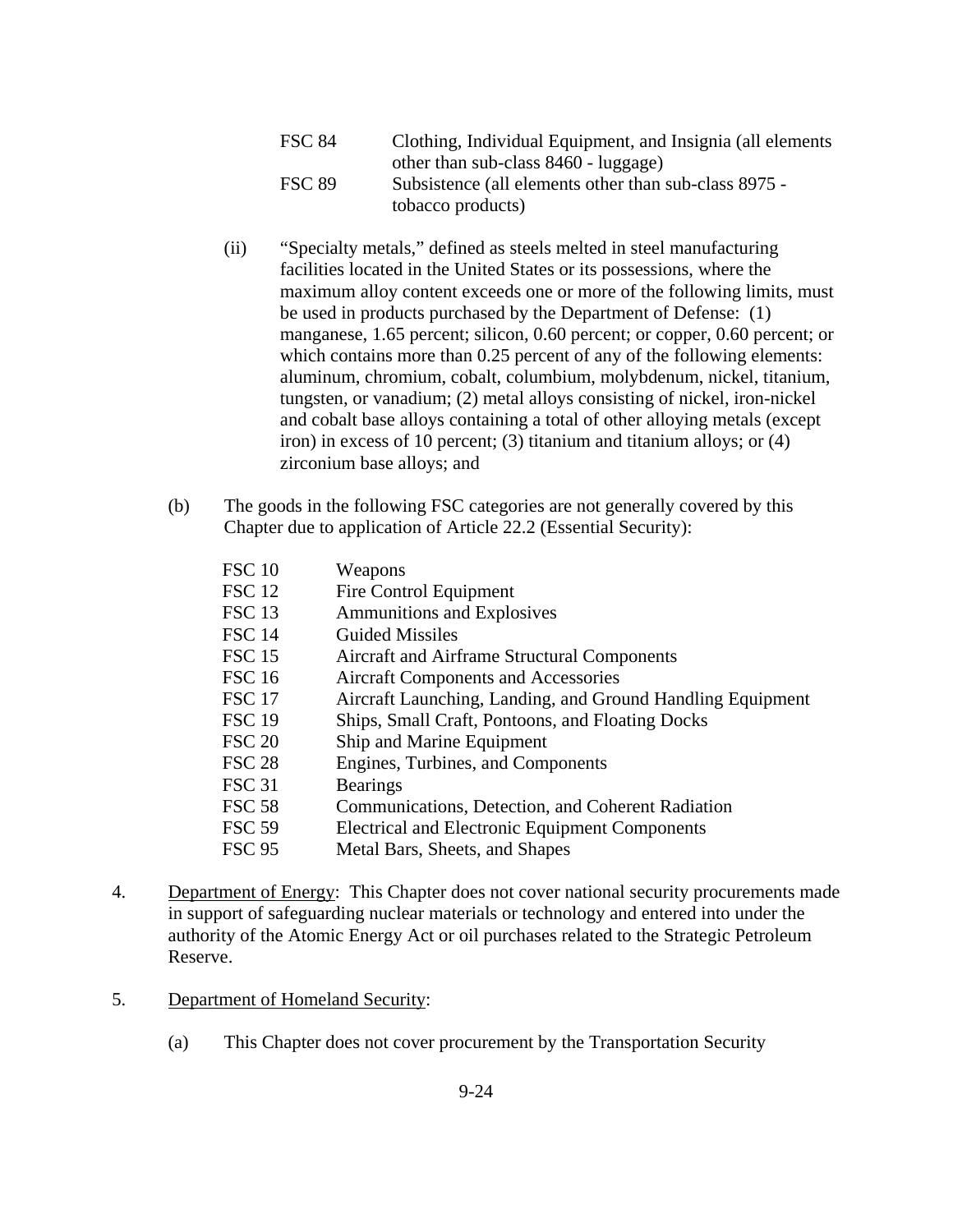Administration.

- (b) The national security considerations applicable to the Department of Defense are equally applicable to the U.S. Coast Guard.
- 6. Department of Transportation: This Chapter does not cover procurement by the Federal Aviation Administration.
- 7. General Services Administration: This Chapter does not cover procurement of the goods in the following FSC categories:

| FSC 51          | <b>Hand Tools</b>      |
|-----------------|------------------------|
| <b>FSC 52</b>   | <b>Measuring Tools</b> |
| <b>FSC 7340</b> | Cutlery and Flatware   |

# **Section B: Sub-Central Level of Government Entities**

1. This Chapter applies to the entities of the sub-central level of government listed in each Party's Schedule to this Section where the value of the procurement is estimated, in accordance with paragraphs 9 and 10 of Article 9.1, to equal or exceed:

- (a) for procurement of goods and services, US\$526,000; and
- (b) for procurement of construction services: US\$7,407,000.

The monetary thresholds set out in this paragraph shall be adjusted in accordance with Section H of this Annex.

2. Within two years after the entry into force of this Agreement, the Parties shall consider and, if appropriate, address any issues that have arisen with regard to the implementation of the denial of benefits provisions in each Party's Schedule to this Section (paragraphs 1 and 2 of the Schedule of Peru and paragraphs 7 and 8 of the Schedule of the United States).

3. For purposes of this Section:

- (a) "participating state" means a state listed in the Schedule of the United States;
- (b) "participating *Gobierno Regional*" means a *Gobierno Regional* listed in the Schedule of Peru; and
- (c) "principal place of business" means the headquarters or main office of an enterprise, or any other place where the enterprise's business is managed, conducted, or operated.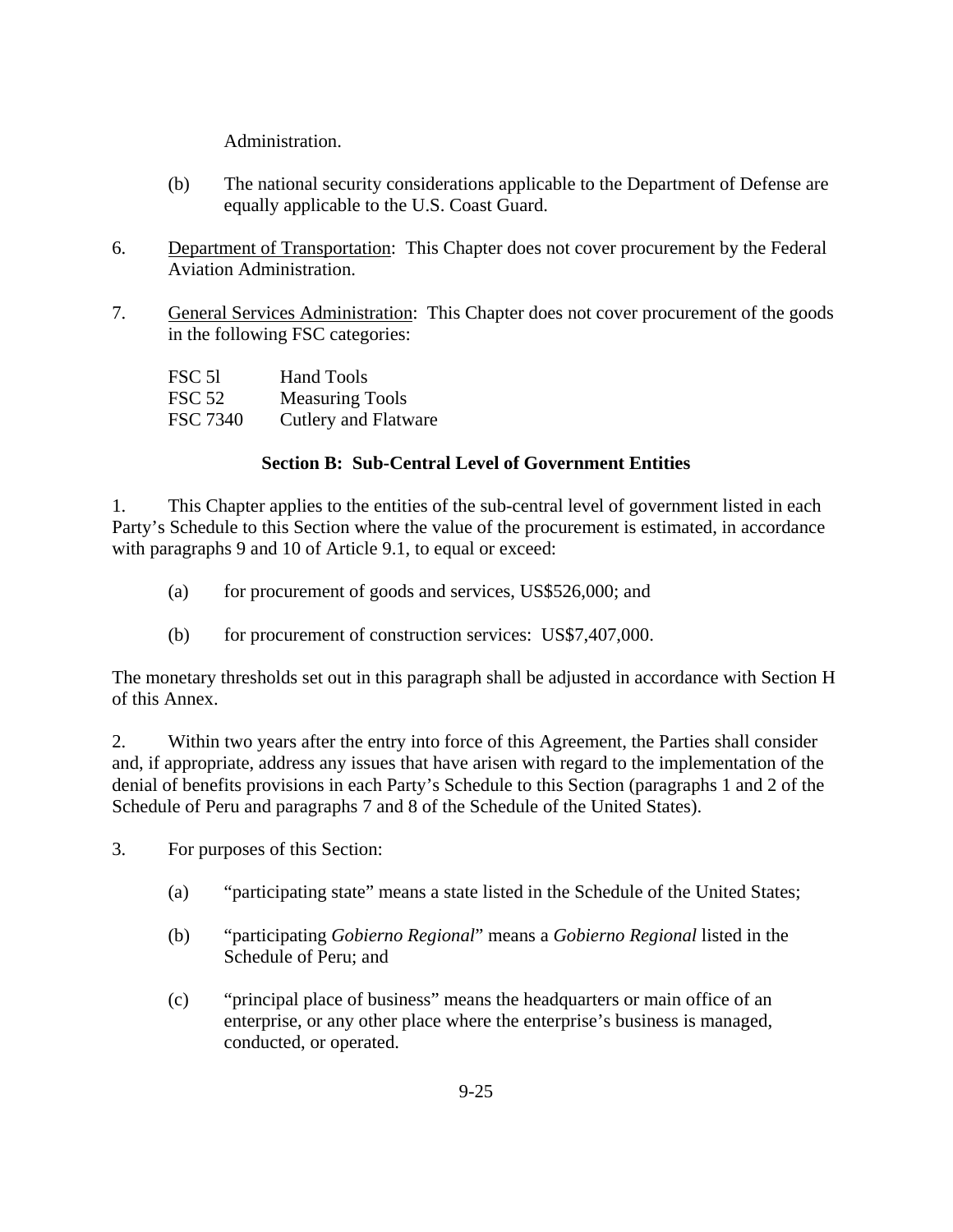4. This Chapter covers procurement only by those entities listed in this Schedule.

## **Schedule of Peru**

- 1. *Gobierno Regional de Amazonas*
- 2. *Gobierno Regional de Ancash*
- 3. *Gobierno Regional de Arequipa*
- 4. *Gobierno Regional de Ayacucho*
- 5. *Gobierno Regional de Apurimac*
- 6. *Gobierno Regional de Cajamarca*
- 7. *Gobierno Regional del Callao*
- 8. *Gobierno Regional de Cusco*
- 9. *Gobierno Regional de Ica*
- 10. *Gobierno Regional de Huancavelica*
- 11. *Gobierno Regional de Huánuco*
- 12. *Gobierno Regional de Junín*
- 13. *Gobierno Regional de la Libertad*
- 14. *Gobierno Regional de Lambayeque*
- 15. *Gobierno Regional de Lima*
- 16. *Gobierno Regional de Loreto*
- 17. *Gobierno Regional de Madre de Dios*
- 18. *Gobierno Regional de Moquegua*
- 19. *Gobierno Regional de Pasco*
- 20. *Gobierno Regional de Piura*
- 21. *Gobierno Regional de Puno*
- 22. *Gobierno Regional de San Martín*
- 23. *Gobierno Regional de Tacna*
- 24. *Gobierno Regional de Tumbes*
- 25. *Gobierno Regional de Ucayali*

# **Notes to the Schedule of Peru**

1. A participating *Gobierno Regional* may deny the benefits of this Section to a supplier of the United States unless the supplier meets one or more of the conditions set out in subparagraphs (a) through (c).

- (a) Procurement of Goods:
	- (i) The supplier is offering to supply a good of the United States, as determined under Article 9.2.4 of this Chapter, and has a principal place of business in a participating state or is directly or indirectly owned or controlled by an enterprise with a principal place of business in a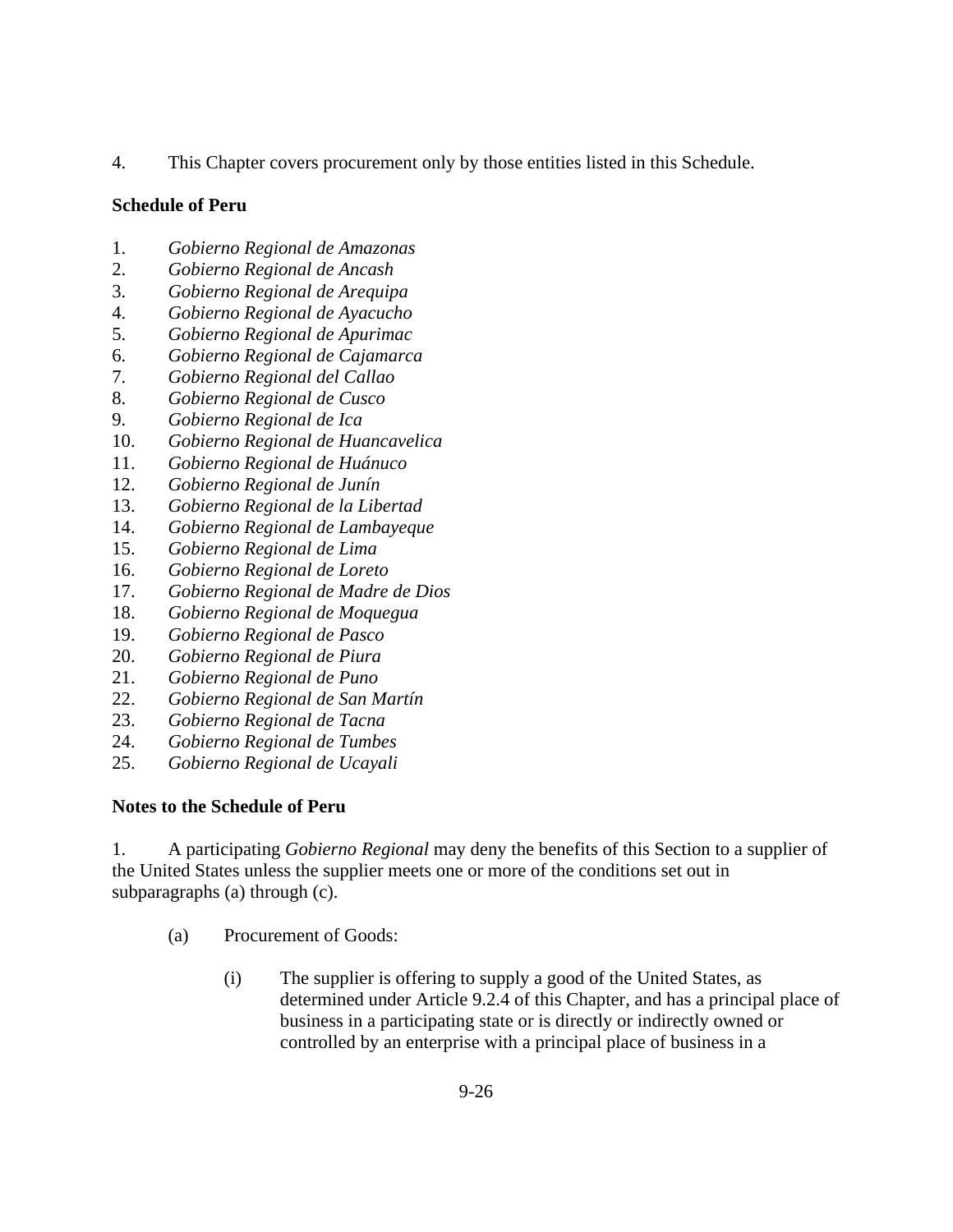participating state; or

- (ii) The supplier is offering to supply a good that is substantially produced or assembled in one or more participating states. A good shall be considered to be substantially produced or assembled in a participating state(s) if the production or assembly in the participating state(s) accounts for 51 percent or more of the value of the good.
- (b) Procurement of Services Other Than Construction Services:
	- (i) The supplier is offering to supply a service, other than a construction service, and the supplier has a principal place of business in a participating state or is directly or indirectly owned or controlled by an enterprise with a principal place of business in a participating state; or
	- (ii) The supplier is offering to supply a service, other than a construction service, that is substantially performed within a participating state(s). A service, other than a construction service, shall be considered to be substantially performed in a participating state(s) if the performance of the service in the participating state(s) accounts for 51 percent or more of the value of the service.
- (c) Procurement of Construction Services: The supplier is offering to supply construction services, and the supplier has a principal place of business in a participating state or is directly or indirectly owned or controlled by an enterprise with a principal place of business in a participating state.

2. A participating *Gobierno Regional* shall allow a supplier to self-certify that it meets one or more of the conditions set out in paragraph 1. If the participating *Gobierno Regional* considers the certification to be erroneous or unsubstantiated, it shall, after consultations with the supplier, permit the supplier to challenge that determination in accordance with Article 9.11 of this Chapter.

## **Schedule of the United States**

#### Arkansas

Executive branch agencies, including universities

For the entities listed for Arkansas, this Chapter does not cover procurement by the Office of Fish and Game or of construction services.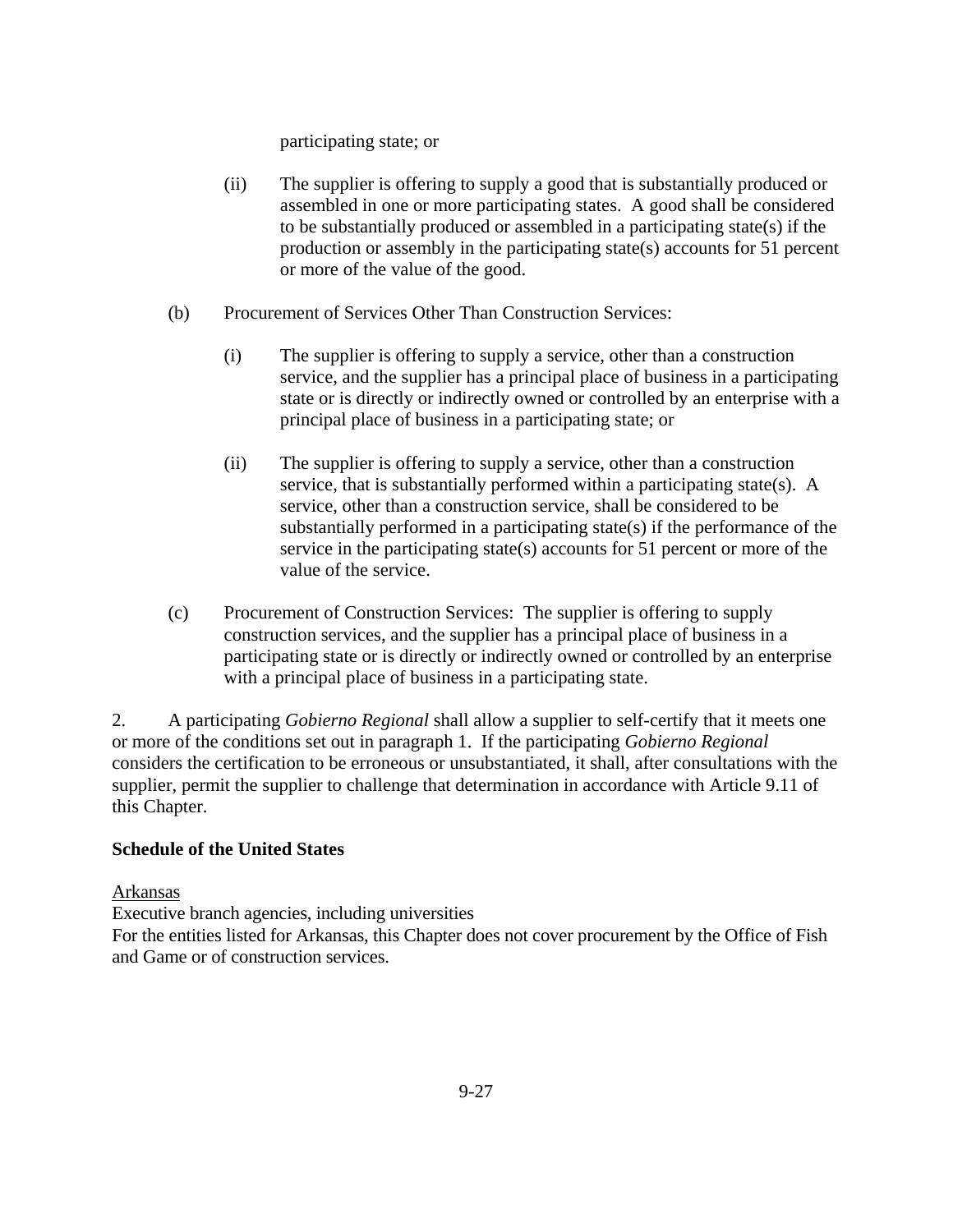Colorado Executive branch agencies

Florida\* Executive branch agencies

Illinois\* Department of Central Management Services

Mississippi Department of Finance and Administration For the entity listed for Mississippi, this Chapter does not cover the procurement of services.

New York\*

State agencies

State university system

Public authorities and public benefit corporations

1. For the entities listed for New York, this Chapter does not cover procurement by public authorities and public benefit corporations with multi-state mandates.

2. For the entities listed for New York, this Chapter does not cover the procurement of transit cars, buses, or related equipment.

Puerto Rico

Department of State Department of Justice Department of the Treasury Department of Economic Development and Commerce Department of Labor and Human Resources Department of Natural and Environmental Resources Department of Consumer Affairs Department of Sports and Recreation For the entities listed for Puerto Rico, this Chapter does not cover the procurement of construction services.

Texas

Texas Building and Procurement Commission

For the entity listed for Texas, this Chapter does not apply to preferences for: (1) motor vehicles; (2) travel agents located in Texas; or (3) rubberized asphalt paving made from scrap tires by a Texas facility.

Utah Executive branch agencies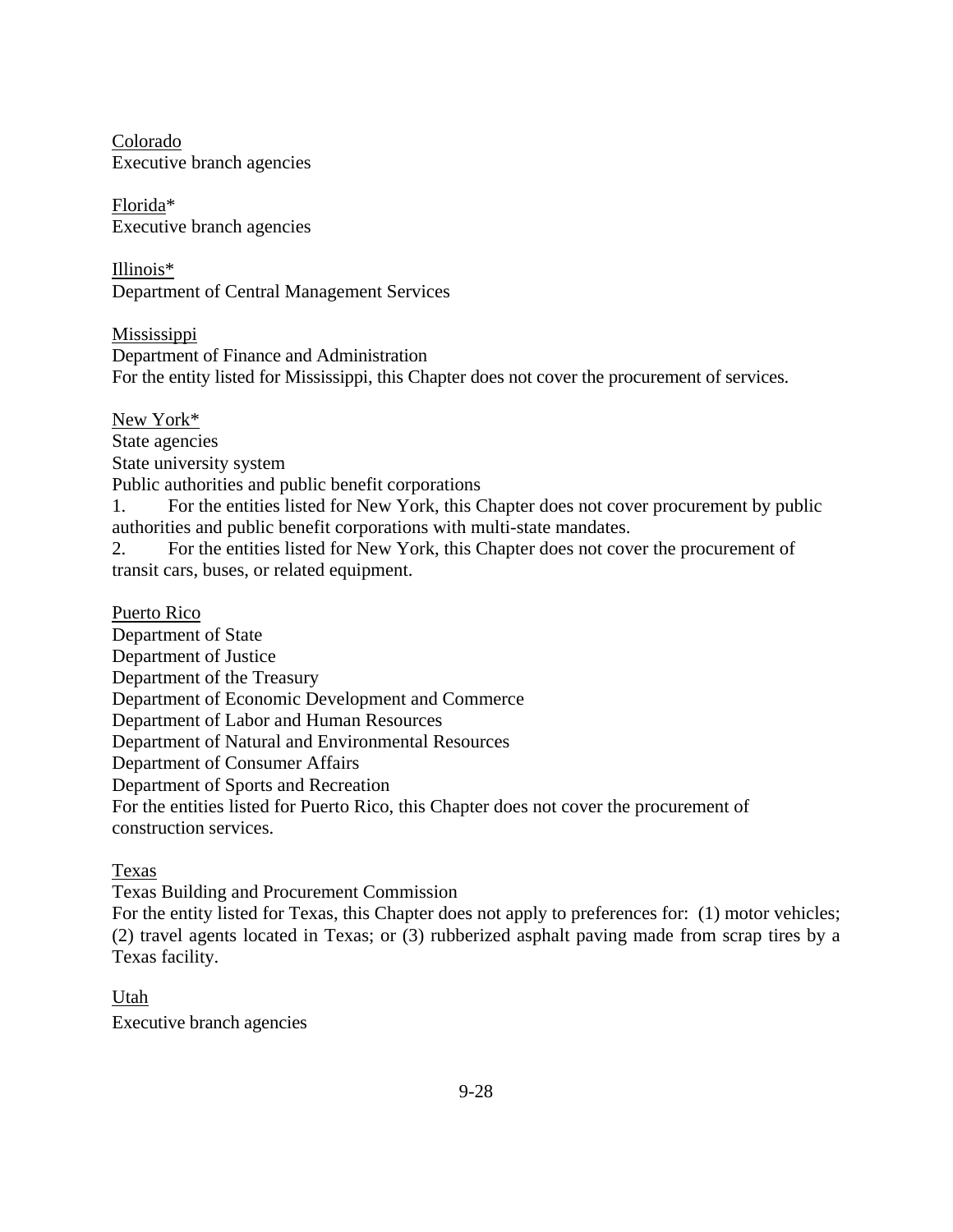## **Notes to the Schedule of the United States**

1. For the states marked by an asterisk (\*), indicating pre-existing restrictions, this Chapter does not cover the procurement of construction-grade steel (including requirements on subcontracts), motor vehicles, or coal.

2. This Chapter does not apply to preferences or restrictions associated with programs promoting the development of distressed areas, or businesses owned by minorities, disabled veterans, or women.

3. Nothing in this Annex shall be construed to prevent any state entity from applying restrictions that promote the general environmental quality in that state, as long as such restrictions are not disguised barriers to international trade.

4 This Chapter does not cover any procurement made by a covered entity on behalf of a non-covered entity at a different level of government.

5. This Chapter does not apply to restrictions attached to Federal funds for mass transit and highway projects.

6. This Chapter does not apply to the procurement of printing services.

7. A procuring entity of a participating state may deny the benefits of this Section to a supplier of Peru unless the supplier meets one or more of the conditions set out in subparagraphs (a) through (c).

(a) Procurement of Goods:

- (i) The supplier is offering to supply a good of Peru, as determined under Article 9.2.4 of this Chapter, and has a principal place of business in a participating *Gobierno Regional* or is directly or indirectly owned or controlled by an enterprise with a principal place of business in a participating *Gobierno Regional*; or
- (ii) The supplier is offering to supply a good that is substantially produced or assembled in one or more participating *Gobierno Regional*. A good shall be considered to be substantially produced or assembled in a participating *Gobierno Regional(s)* if the production or assembly in the participating *Gobierno Regional(s)* accounts for 51 percent or more of the value of the good.
- (b) Procurement of Services Other Than Construction Services: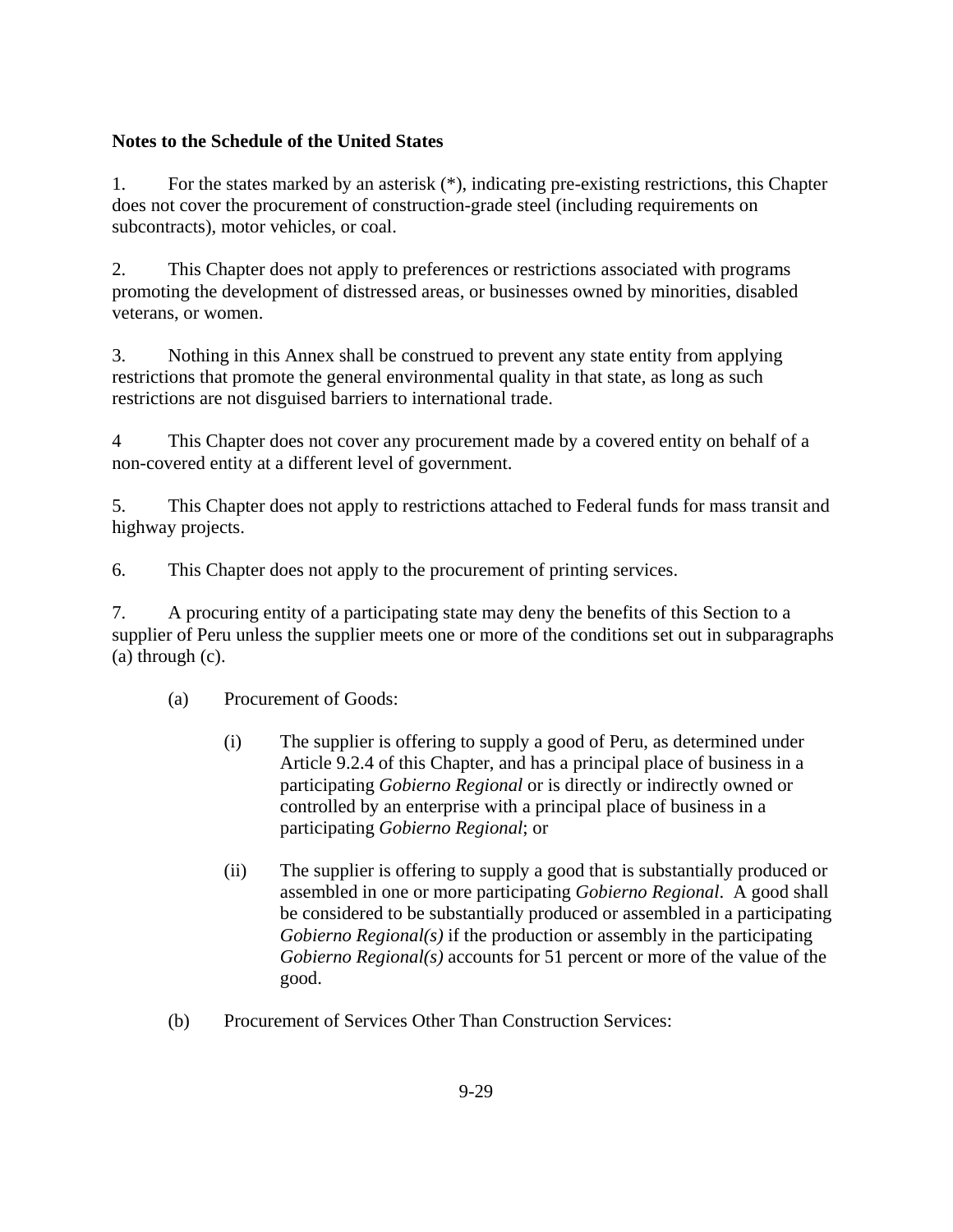- (i) The supplier is offering to supply a service, other than a construction service, and the supplier has a principal place of business in a participating *Gobierno Regional* or is directly or indirectly owned or controlled by an enterprise with a principal place of business in a participating *Gobierno Regional*; or
- (ii) The supplier is offering to supply a service, other than a construction service, that is substantially performed within a participating *Gobierno Regional(s)*. A service, other than a construction service, shall be considered to be substantially performed in a participating *Gobierno Regional(s)* if the performance of the service in the participating *Gobierno Regional(s)* accounts for 51 percent or more of the value of the service.
- (c) Procurement of Construction Services: The supplier is offering to supply construction services, and the supplier has a principal place of business in a participating *Gobierno Regional* or is directly or indirectly owned or controlled by an enterprise with a principal place of business in a participating *Gobierno Regional*.

8. A procuring entity of a participating state shall allow a supplier to self-certify that it meets the conditions set out in paragraph 7. If the procuring entity of a participating state considers the certification to be erroneous or unsubstantiated, the state shall, after consultations with the supplier, permit the supplier to challenge that determination in accordance with Article 9.11 of this Chapter.

#### **Section C: Other Covered Entities**

1. This Chapter applies to the other covered entities listed in each Party's Schedule to this Section where the value of the procurement is estimated, in accordance with paragraphs 9 and 10 of Article 9.1, to equal or exceed:

- (a) for procurement of goods and services:
	- (i) by List A entities: US\$250,000, or
	- (ii) by List B entities: US\$593,000; and
- (b) for procurement of construction services by List A and List B entities: US\$7,407,000.

The monetary thresholds set out in subparagraphs (a)(ii) and (b) shall be adjusted in accordance with Section H of this Annex.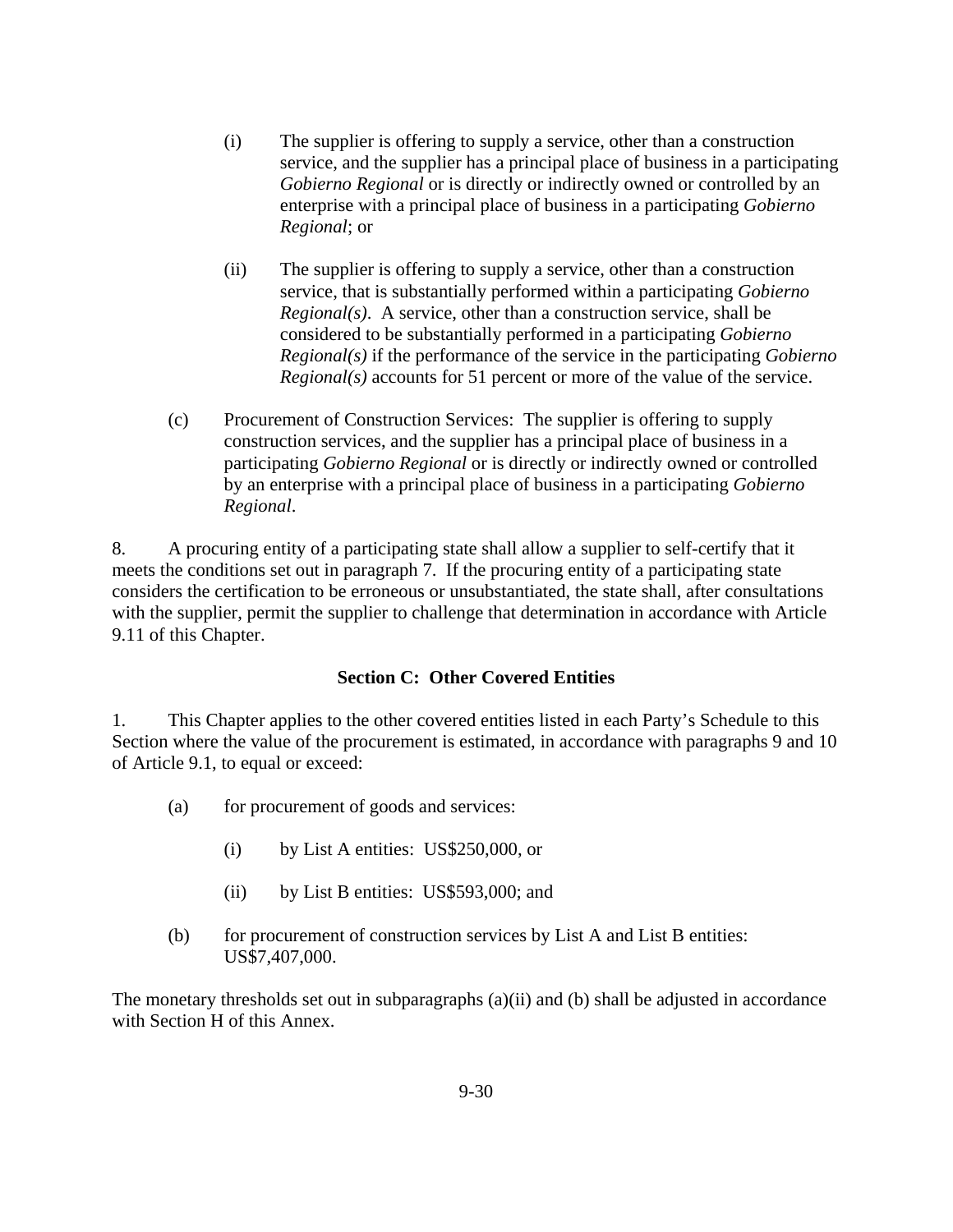2. Unless otherwise specified herein, this Chapter covers only the entities listed in this Section.

## **Schedule of Peru**

# **List A**

- 1. *Agro Banco*
- 2. *Banco de la Nación*
- 3. *Banco de Materiales*
- 4. *Compañía de Negociaciones Mobiliarias e Inmobiliarias S.A.*
- 5. *Corporación Financiera de Desarrollo S.A.*
- 6. *Corporación Peruana de Aeropuertos y Aviación Civil S.A.* (CORPAC)
- 7. *Electricidad del Perú S.A.* (ELECTROPERU)
- 8. *Empresa Eléctrica del Sur S.A.*
- 9. *Empresa de Administración de Infraestructura Eléctrica S.A.*
- 10. *Empresa de Generación Eléctrica de Machupicchu*
- 11. *Empresa Nacional de la Coca S.A.* (ENACO)
- 12. *Empresa Nacional de Puertos S.A.* (ENAPU)
- 13. *Empresa Peruana de Servicios Editoriales*
- 14. *Empresa Regional de Servicios Públicos de Electricidad del Oriente*
- 15. *Empresa Regional de Servicios Públicos de Electricidad del Sur Este S.A.*
- 16. *Inmobiliaria Milenia S.A.* (INMISA)
- 17. PERUPETRO
- 18. *Petróleos del Perú* (PETROPERU) (Note 1)
- 19. *Servicio de Agua Potable y Alcantarillado de Lima* (SEDAPAL)
- 20. *Servicio Industrial de la Marina* (SIMA)
- 21. *Servicios Postales del Perú S.A*
- 22. *Sociedad Eléctrica del Sur Oeste*
- 23. *Transportes Aéreos Nacionales Selva* (TANS)

## **Notes to Schedule of Peru**

- 1. *Petróleos del Perú (PETROPERU)*: This Chapter does not cover the procurement of the following goods:
	- (a) Crude Petroleum (*Petróleo crudo*)
	- (b) Gasoline (*Gasolina*)
	- (c) Propane (*Propanos*)
	- (d) Diesel oil (*Gasóleos*)
	- (e) Butane (*Butanos*)
	- (f) Low sulfur medium distillation or Gasoil (*Destilado medio de bajo azufre)*
	- (g) Natural gas (*Gas natural*)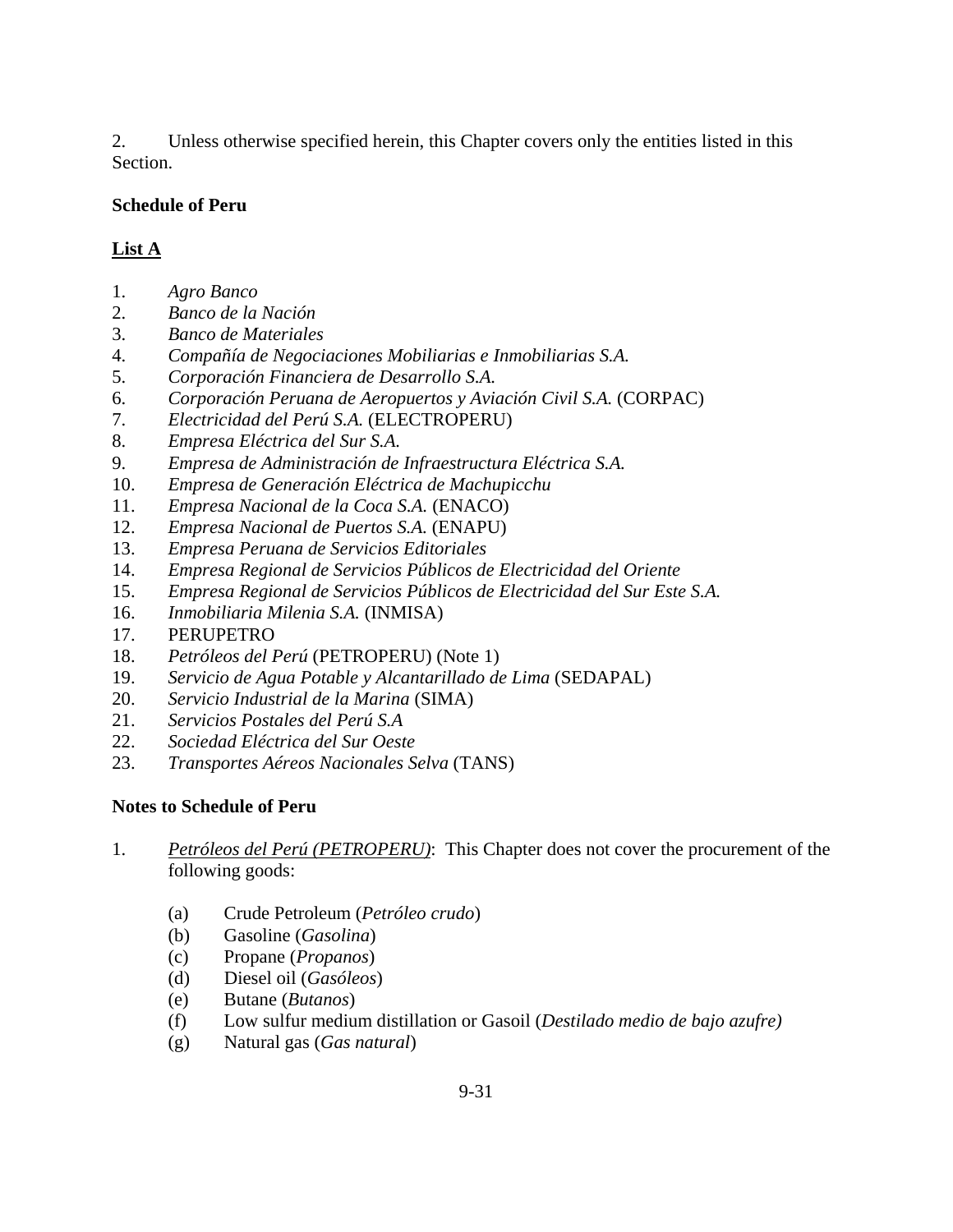- (h) Biodiesel (*Biodiesel*)
- (i) Saturated acyclic hydrocarbons (*Hidrocarburos acíclicos saturados*)
- (j) Catalyzers (*Catalizadores*)
- (k) Ethanol (*Etanol*)
- (l) Additives (*Aditivos*)

#### **Schedule of the United States**

## **List A:**

- 1. Tennessee Valley Authority
- 2. Bonneville Power Administration
- 3. Western Area Power Administration
- 4. Southeastern Power Administration
- 5. Southwestern Power Administration
- 6. St. Lawrence Seaway Development Corporation

## **List B**:

Rural Utilities Service (Note 1)

## **Notes to Schedule of the United States**

- 1. The Rural Utilities Service shall:
	- (a) waive federal buy national requirements imposed as conditions of funding for all power generation projects; and
	- (b) apply procurement procedures equivalent to the procedures in the WTO Agreement on Government Procurement and national treatment to funded projects exceeding the thresholds specified above.

For greater certainty, this Chapter does not apply to any other aspect of procurement by the Rural Utilities Service, including any restrictions the Rural Utilities Service places on financing for telecommunications projects.

2. With respect to procurement by entities listed in this Section, this Chapter does not apply to restrictions attached to Federal funds for airport projects.

# **Section D: Goods**

This Chapter applies to all goods procured by the entities listed in Sections A through C,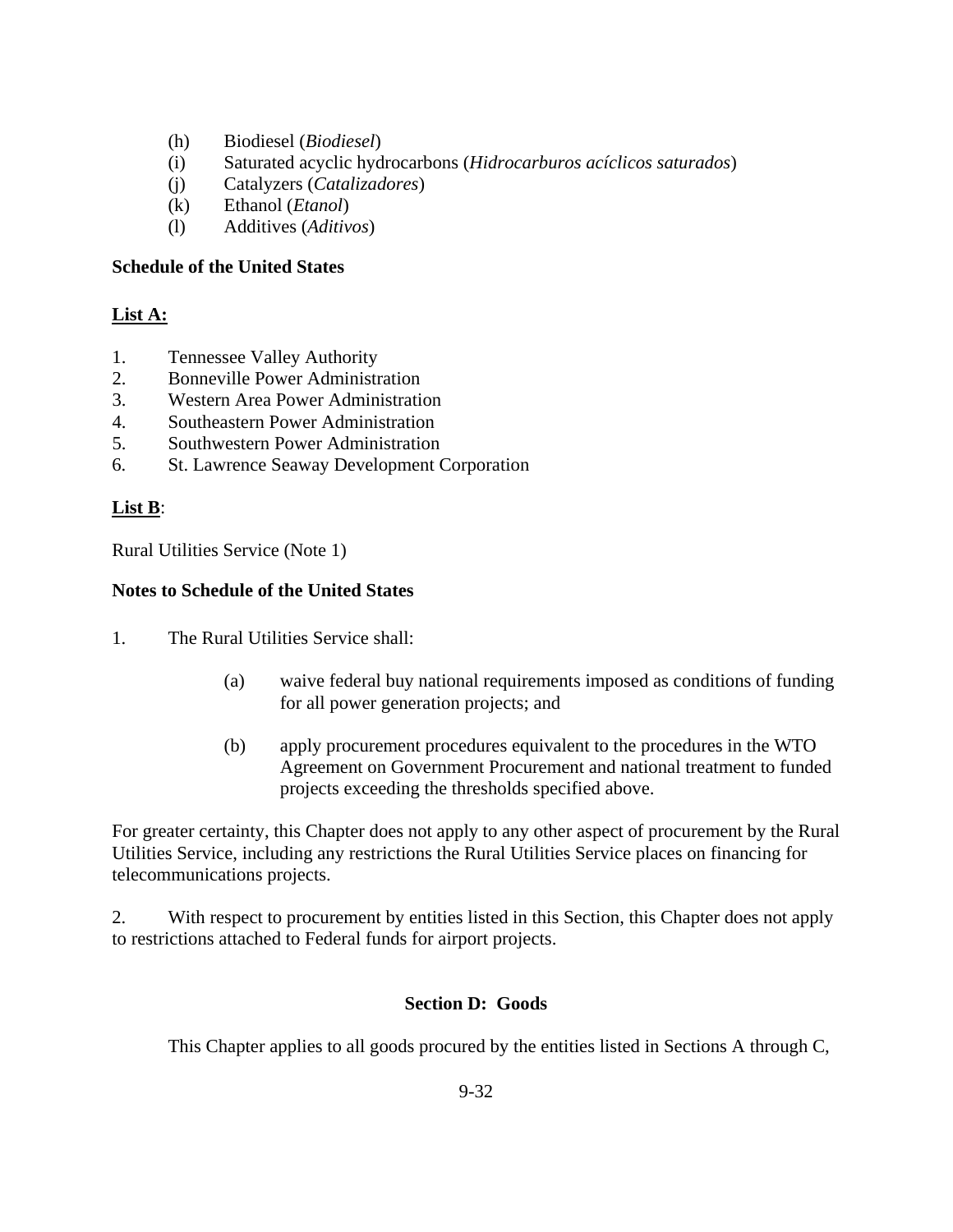subject to the Notes to the respective Sections and the General Notes.

#### **Section E: Services**

 This Chapter applies to all services procured by the entities listed in Sections A through C, subject to the Notes to the respective Sections, the General Notes, and the Notes to this Section, except for the services excluded in the Schedules of each Party. All services covered by this Section are subject to the existing measures listed in each Party's Schedule to Annex I and II.

#### **Schedule of Peru**

This Chapter does not cover the procurement of the following services, as elaborated in the Central Product Classification Version 1.l. (For complete listing of Central Product Classification Version 1.l, see http://unstats.un.org/unsd/cr/registry/regcst.asp?Cl=3):

| <b>CPC 8221</b> | Accounting and auditing services                                |
|-----------------|-----------------------------------------------------------------|
| CPC 8321        | Architectural services                                          |
| CPC 8334        | Engineering and design services                                 |
| CPC 8335        | Engineering services during construction and installation phase |
| CPC 82191       | <b>Arbitration and Conciliation Services</b>                    |

#### **Schedule of the United States**

 This Chapter does not cover the procurement of the following services, as elaborated in the Common Classification System (For complete listing of Common Classification System, see http://www.sice.oas.org/trade/nafta/chap-105.asp.):

#### A. **Research and Development:**

All classes

#### D. **Information Processing and Related Telecommunications Services:**

- D304 ADP Telecommunications and Transmission Services, except for those services classified as "enhanced or value-added services." For the purposes of this provision, the procurement of "ADP Telecommunications and Transmission Services" does not include the ownership or furnishing of facilities for the transmission of voice or data services.
- D305 ADP Teleprocessing and Timesharing Services
- D316 Telecommunications Network Management Services
- D317 Automated News Services, Data Services or Other Information Services
- D399 Other ADP and Telecommunications Services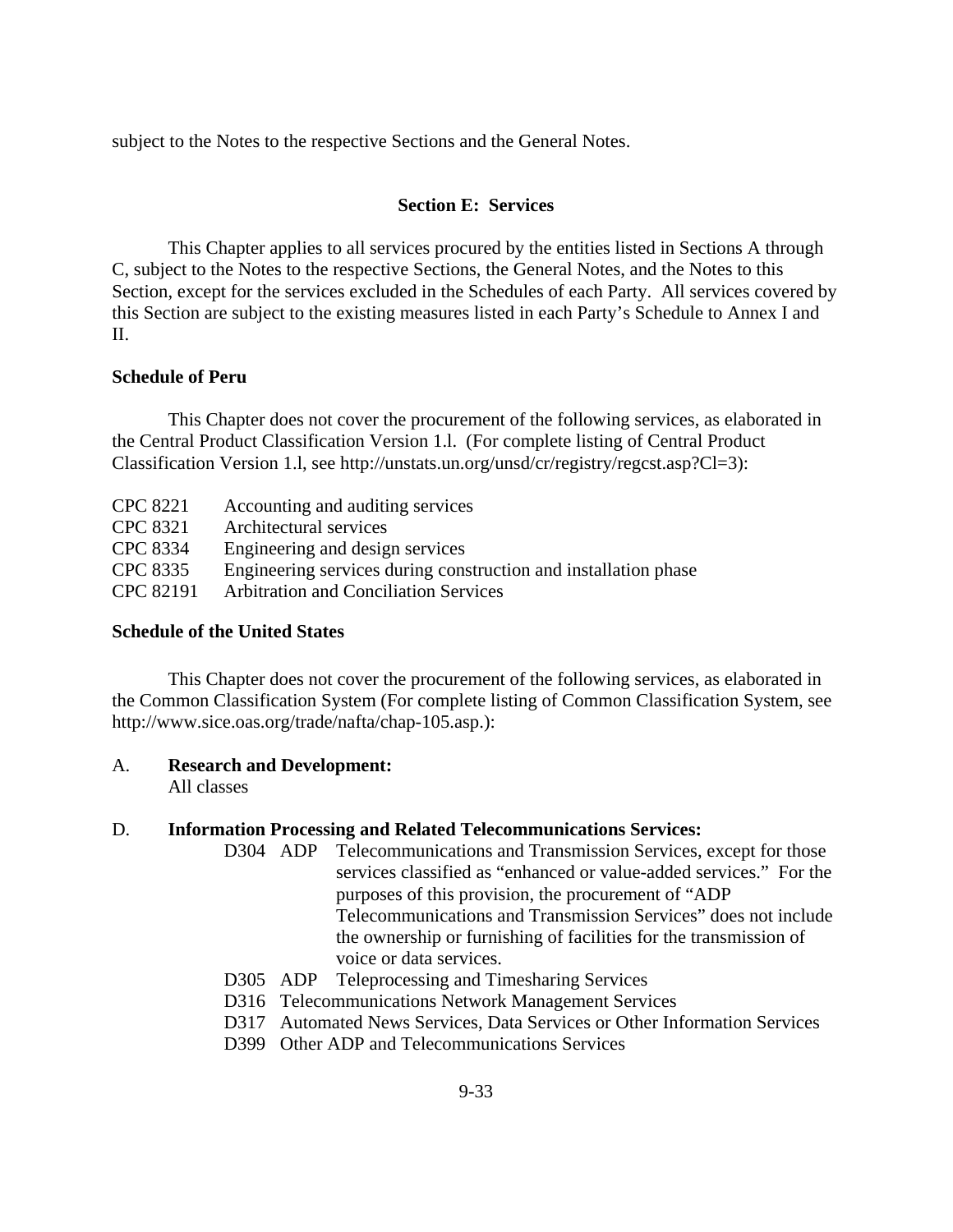#### J. **Maintenance, Repair, Modification, Rebuilding and Installation of Goods/Equipment:**

- J019 Maintenance, Repair, Modification, Rebuilding and Installation of Equipment Related to Ships
- J998 Non-nuclear Ship Repair

# M. **Operation of Government-Owned Facilities:**

 All facilities operated by the Department of Defense, Department of Energy, and the National Aeronautics and Space Administration; and for all entities: M180 Research and Development facilities

#### S. **Utilities:** All Classes

V. **Transportation, Travel and Relocation Services:** All Classes except V503 Travel Agent Services

#### **Notes to the Schedule of the United States**

1. This Chapter does not cover the procurement of any service purchased in support of military forces overseas.

## **Section F: Construction Services**

 This Chapter applies to all construction services procured by the entities listed in Sections A through C, subject to the Notes to the respective Sections, the General Notes, and the Notes to this Section. All construction services covered by this Section are subject to the existing measures listed in each Party's Schedule to Annex I and II.

#### **Schedule of the United States**

This Chapter does not cover the procurement of dredging services.

## **Section G: General Notes**

Unless otherwise specified herein, the following General Notes in each Party's Schedule apply without exception to this Chapter, including to all sections of this Annex.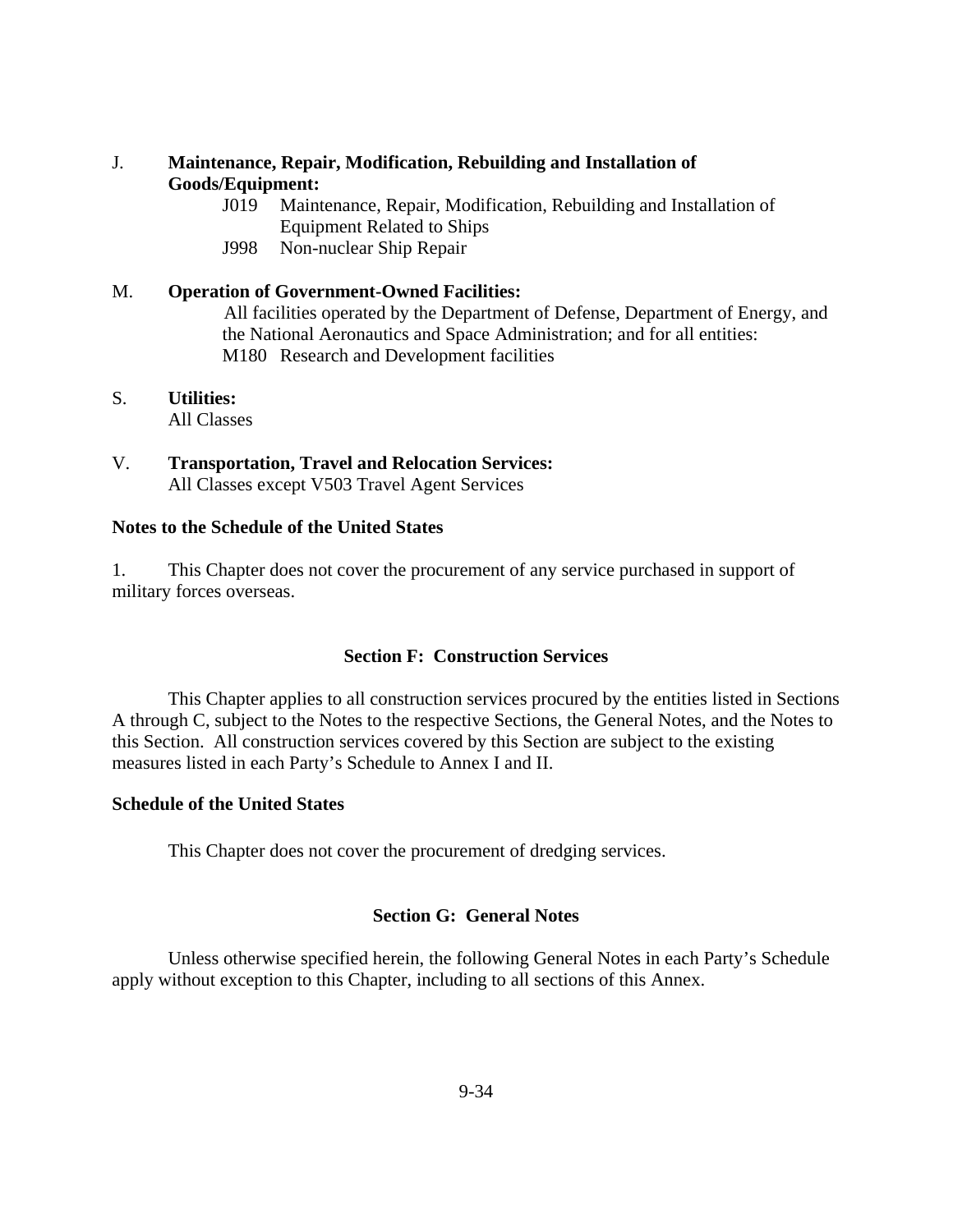## **Schedule of Peru**

1. This Chapter does not apply to procurement programs on behalf of small and micro-sized companies.

2. This Chapter does not apply to the procurement of goods for food assistance programs.

3. This Chapter does not apply to procurement by one Peruvian entity of a good or service from another Peruvian entity.

4. This Chapter does not apply to the acquisition of weavings and clothing made with alpaca and llama fibers.

5. This Chapter does not apply to procurement by the Embassies, Consulates and other missions of the foreign service of Peru exclusively for their operation and management.

# **Schedule of the United States**

1. This Chapter does not apply to set asides on behalf of small or minority businesses. Setasides include any form of preference, such as the exclusive right to provide a good or service and price preferences.

2. Where a contract is to be awarded by an entity that is not listed in Section A, B or C, this Chapter shall not be construed to cover any good or service component of that contract.

3. This Chapter does not apply to the procurement of transportation services that form a part of, or are incidental to, a procurement contract.

# **Section H: Threshold Adjustment Formula**

1. The thresholds shall be adjusted at two-year intervals with each adjustment taking effect on January 1, beginning on January 1, 2008.

2. The thresholds for procurement of goods and services by entities in Sections A and B and List B entities in Section C and for procurement of construction services in Sections A through C are conversions into U.S. dollars of the thresholds listed in the U.S. Appendix 1 to the World Trade Organization Agreement on Government Procurement, which are set out in Special Drawing Rights (SDRs) and listed below. Every two years, the United States shall calculate adjustments of these thresholds for purposes of paragraph 1 based on an average of the daily conversion rates of the U.S. dollar in terms of SDRs, published by the IMF in its monthly "International Financial Statistics", for the two-year period preceding October 1 or November 1 of the year before the adjusted thresholds are to take effect: